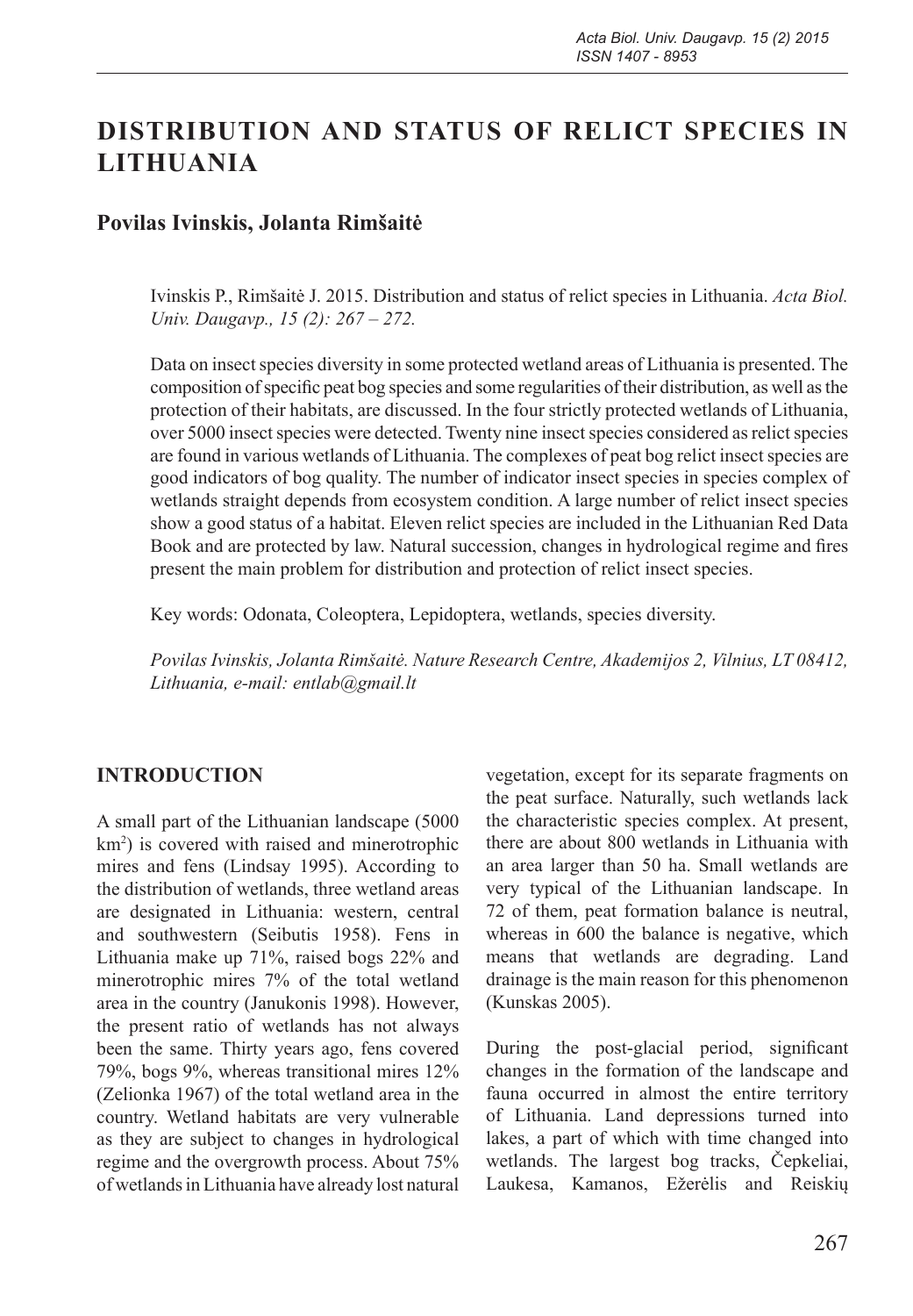Tyras, occurred in watershed areas (Lithuanian Cadastre of Peatlands 1995). The present wetlands began to emerge 11000–17000 years ago. Wetlands are the most typical and the most important components of the landscape. They are important for the maintenance of biological diversity. A large number of relict plant and animal species inhabit various types of wetlands (Švažas et al. 1999). During the global climate change, it is highly important to preserve wetlands, as well as their flora and fauna. Wetlands of a different type constitute a larger part of Žuvintas Biosphere Reserve and three other strict nature reserves: Čepkeliai, Kamanos and Viešvilė (Table 1) Eight types of wetland habitats are listed in the EU Habitats Directive (Annex I), for the conservation of which the protected areas should be established (Rašomavičius 2001, 2012 ).

## **MATERIAL AND METHODS**

Long-term investigations were carried out in Čepkeliai, Kamanos, Viešvilė and Žuvintas State Strict Nature Reserves during the period from 1972 to 2006. Short-term investigations were conducted in wetlands of all administrative regions of Lithuania from 1972 to 2010. The material was collected by standard entomological methods using an entomological net, Berber and Jalas traps, and rearing imagoes from larvae and pupae.

## **RESULTS AND DISCUSSION**

The original data on 40-year investigations were summarized (Jonaitis et al. 2006, Rimšaitė et al. 2005). Over 5000 species belonging to 9 orders of insects were recorded in strict nature reserves of Lithuania (Jonaitis, Ivinskis 2003). The largest number of species was found in Čepkeliai (2375) and Viešvilė (2365) and the lowest in Žuvintas (2081) and Kamanos (2011) Strict Nature Reserves. Over 1540 species belonged to Lepidoptera, 1450 to Coleoptera and 1124 to Hymenoptera orders. The highest species diversity was found for the family Ichneumonidae, over 554 species belonging to 230 genera were recorded.

The majority of relict insect species in Lithuania inhabit bogs of a different size. Insect species complexes found in Lithuanian bogs reveal the quality and stability of these habitats. Twenty eight insect species considered as relict species are found in various wetlands of Lithuania. The largest number of relict species was recorded in Žuvintas (19) and Čepkeliai (17) Strict Nature Reserves (Table 2). The main complexes of wetland insect species show a rather even distribution in Lithuanian. A significantly lower number of relict species is found in the bogs in the western part of the country. The species *Oeneis jutta* (Hübner 1806), one of the main indicators showing a good status of a habitat, is not found there. Wetlands in southeastern Lithuania are the richest in specific insect species.

The species *Boloria frigga* (Becklin 1791) is found only in Čepkeliai Strict Nature Reserve and *Chionodes viduella* (Fabricius 1794) only in the Mūšos Tyrelis bog. Bog lakes are important habitats for the protected beetle species *Dytiscus latissimus* Linnaeus 1758 and *Graphoderus bilineatus* (De Geer 1774) and the dragonfly species *Coenagrion johanssoni*  (Wallengren 1894), *Aeshna crenata* Hagen 1856*, Leucorrhinia pectoralis* (Charpentier 1825) and *L. albifron*s (Burmeister 1839)*.* In most cases, a large number of the Lithuanian populations of these species are found on lakes with an area of only several hectares in the southeastern part of the country. The status of dragonfly species of the genus *Leucorrhinia* appears to be the best, among the protected relict insect species in Lithuania. Although they are most numerously found in wetland habitats, but due to their plasticity they can form close populations near beaver dams and in other suitable places. *Agonum ericeti* (Panzer 1809) in bogs is one of the most abundant beetle species. The butterflies of species *Oeneis jutta* (Hübner 1806) in suitable habitats makes up populations from several tens to several hundreds of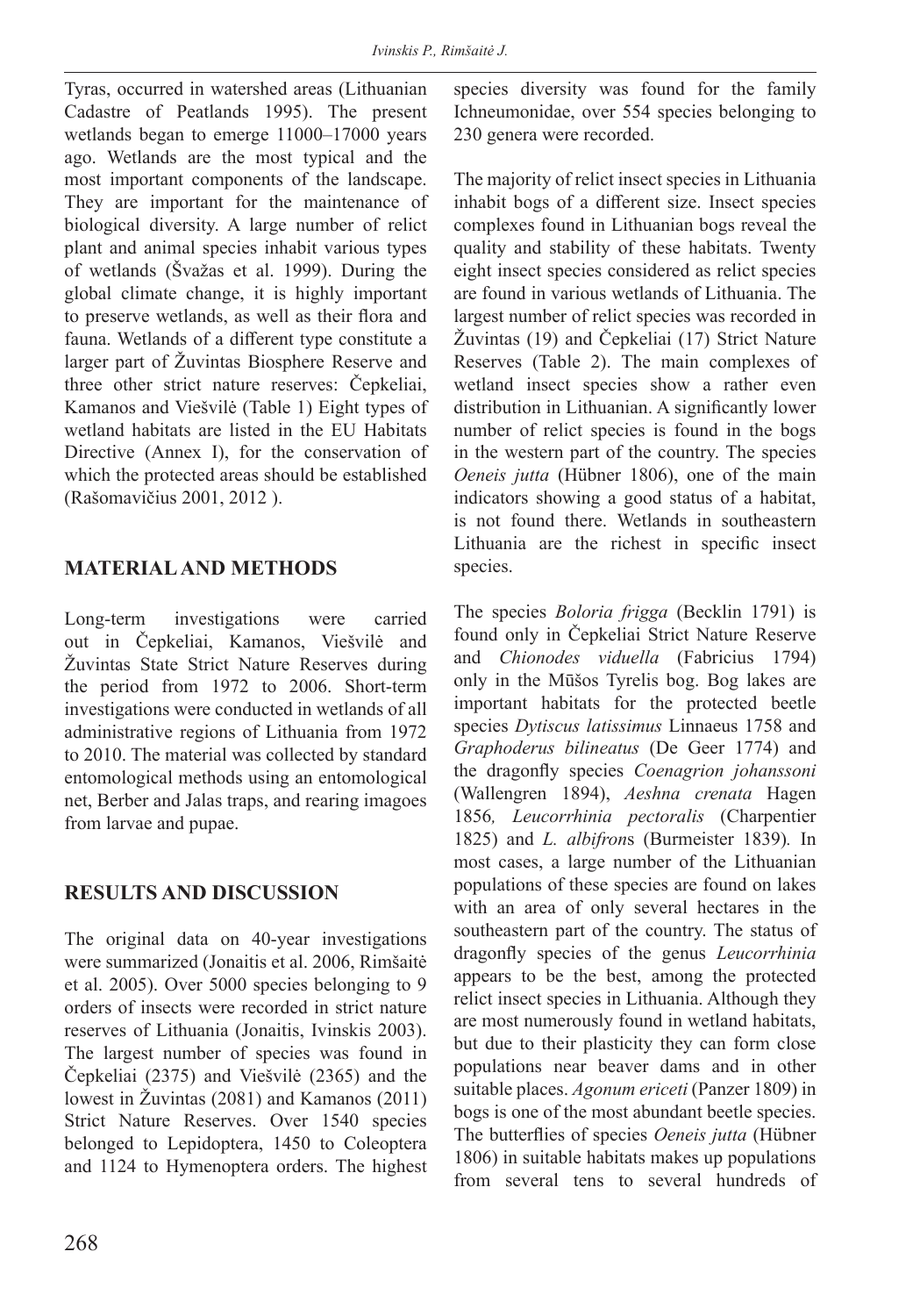*Distribution and status of relict species in Lithuania*

|                      | Area, ha<br><b>Administrative</b> |      | Type, $\%$ |          |                          |  |
|----------------------|-----------------------------------|------|------------|----------|--------------------------|--|
| Name of bog          | region                            |      | Fen        | Peat bog | <b>Transitional mire</b> |  |
| Žuvintas             | Alytus SL                         | 6847 | 12         | 71       | 17                       |  |
| Čepkeliai            | Varėna SL                         | 5858 | 16         | 82       | 6                        |  |
| Praviršulio Tyrulis  | Radviliškis NL                    | 3645 | 51         | 42       | 7                        |  |
| Amalya               | Marijampolė SL                    | 3414 | 44         | 47       | 9                        |  |
| Aukštumalė           | ŠilutėWL                          | 3018 |            | 98       |                          |  |
| Rėkyva               | Šiauliai NL                       | 2608 | 18         | 68       | 14                       |  |
| Kamanos              | Akmenė NL                         | 2434 | 8          | 86       | 6                        |  |
| Mūšos Tyrelis        | Joniškis NL                       | 2430 | 12         | 53       | 35                       |  |
| Ežerėlis (Strubalis) | Kaunas CL                         | 2189 | 12         | 53       | 32                       |  |
| Alioniai             | Širvintai EL                      | 2072 | 13         | 81       | 6                        |  |
| Laukesa              | Tauragė WL                        | 2000 | 7          | 92       |                          |  |

| Table 1. The biggest wetlands of Lithuania, NL - northern Lithuania, SL - southern Lithuania, WL, |  |
|---------------------------------------------------------------------------------------------------|--|
| - western Lithuania, EL – eastern Lithuania, CL - central Lithuania                               |  |

Table 2. Relict insect species in strictly protected reserves

|                                                  | <b>Strictly protected reserves</b> | Other                    |                          |                          |              |
|--------------------------------------------------|------------------------------------|--------------------------|--------------------------|--------------------------|--------------|
| <b>Species</b>                                   | Žuvintas                           | Čepkeliai                | Viešvilė                 | <b>Kamanos</b>           | peat<br>bogs |
| Coenagrion johanssoni (Wallengren<br>1894)       |                                    |                          |                          |                          | $+$          |
| Nehalennia speciosa (Charpentier<br>1840)        |                                    |                          |                          | $\overline{\phantom{0}}$ | $+$          |
| Aeshna crenata Hagen, 1856                       | $\overline{\phantom{a}}$           | -                        | $\overline{\phantom{a}}$ | $\overline{\phantom{a}}$ | $+$          |
| Leucorrhinia albifrons (Burmeister,<br>1839)     | $+$                                | $^{+}$                   | $^{+}$                   |                          | $^{+}$       |
| Leucorrhinia pectoralis (Charpen-<br>tier, 1825) | $+$                                | $^{+}$                   |                          | $^{+}$                   | $^{+}$       |
| Carabus nitens Linne, 1758                       | $+$                                |                          | $+$                      | $+$                      | $^{+}$       |
| Agonum ericeti (Panzer, 1809)                    | $^{+}$                             | $^{+}$                   | $^{+}$                   | $^{+}$                   | $^{+}$       |
| Dytiscus latissimus Linnaeus, 1758               | $^{+}$                             | -                        | $\overline{\phantom{a}}$ | $\overline{\phantom{0}}$ | $^{+}$       |
| Stigmella lediella (Schleich, 1867)              |                                    | $\overline{a}$           | $\overline{\phantom{0}}$ | $\overline{\phantom{0}}$ | $+$          |
| Lyonetia ledi Wocke, 1859                        |                                    | $^{+}$                   |                          | $\overline{\phantom{0}}$ | $^{+}$       |
| Coleophora ledi Stainton, 1860                   | $\blacksquare$                     | $\overline{\phantom{0}}$ | $^{+}$                   | $\overline{a}$           | $^{+}$       |
| Altenia perspersella (Wocke, 1862)               | $\overline{\phantom{a}}$           | $\overline{a}$           | $\overline{\phantom{0}}$ | $\overline{\phantom{0}}$ | $^{+}$       |
| Chionodes viduella (Fabricius,<br>1794)          |                                    | ۰                        |                          |                          | $^{+}$       |
| Prolita sexpunctella (Fabricius,<br>1794)        |                                    | $^{+}$                   | $^{+}$                   | $^{+}$                   | $^{+}$       |
| Acleris hyamana (Haworth, 1811)                  | $+$                                | ۰                        | $^{+}$                   |                          | $+$          |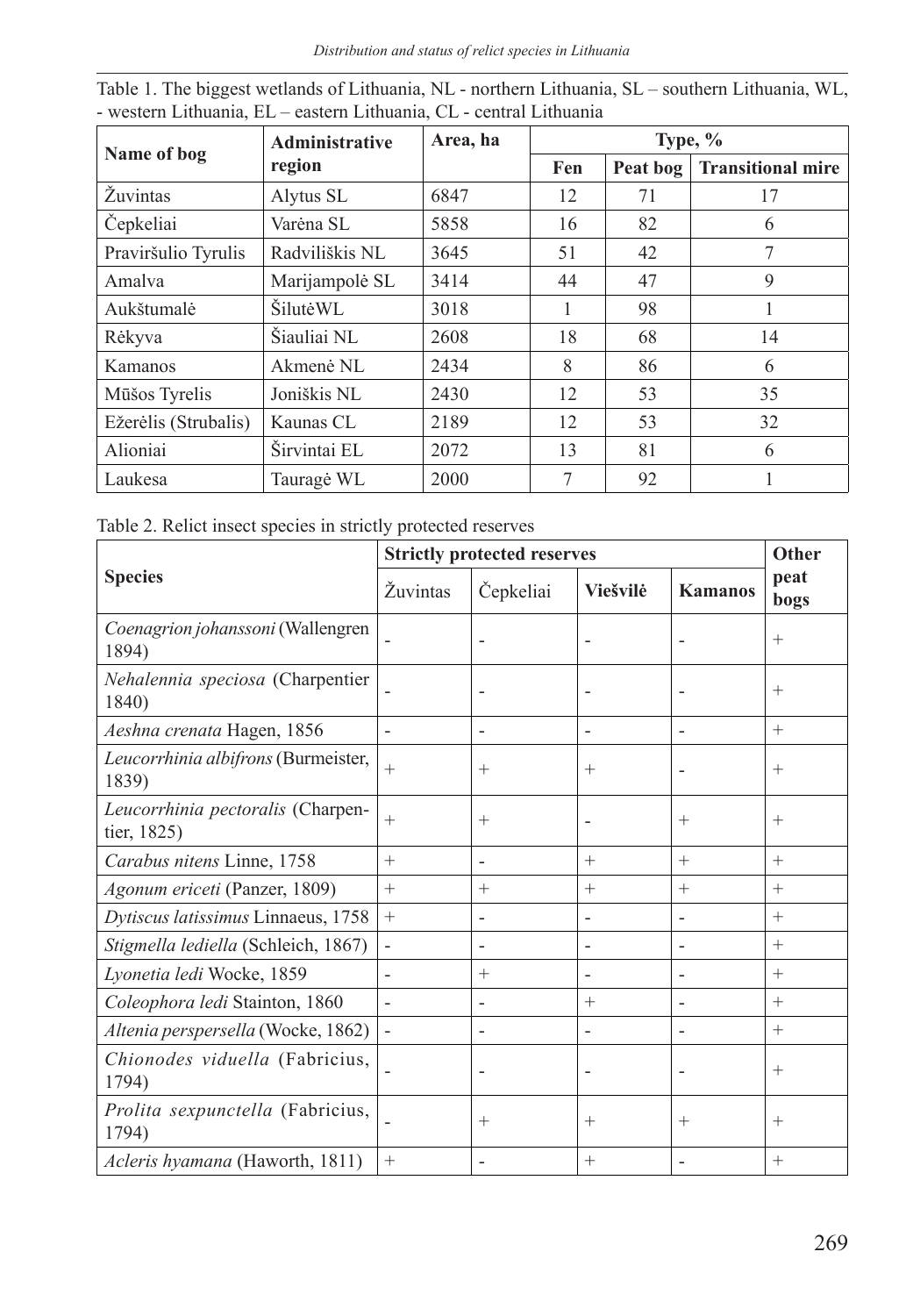|                                                                  | <b>Strictly protected reserves</b> |                |                 |                          | Other        |
|------------------------------------------------------------------|------------------------------------|----------------|-----------------|--------------------------|--------------|
| <b>Species</b>                                                   | <b>Zuvintas</b>                    | Čepkeliai      | <b>Viešvilė</b> | <b>Kamanos</b>           | peat<br>bogs |
| Argyroploce lediana (Linnaeus,<br>1758)                          | $^{+}$                             | $^{+}$         |                 | $^{+}$                   | $^{+}$       |
| Buckleria paludum (Zeller, 1839)                                 | $^{+}$                             | $^{+}$         | -               | $\overline{\phantom{a}}$ | $^{+}$       |
| Crambus uliginosellus Zeller, 1850                               | $+$                                | $^{+}$         | -               | $\overline{\phantom{m}}$ | $^{+}$       |
| Colias palaeno (Linnaeus, 1761)                                  | $^{+}$                             | $^{+}$         | $^{+}$          | $^{+}$                   | $^{+}$       |
| Plebeius optilete (Knock, 1781)                                  | $^{+}$                             | $^{+}$         | $^{+}$          | $^{+}$                   | $^{+}$       |
| Boloria aquilonaris (Stichel, 1908)                              | $^{+}$                             | $^{+}$         | $^{+}$          | $^{+}$                   | $^{+}$       |
| Boloria eunomia (Esper, 1799)                                    | $^{+}$                             | $^{+}$         | $^{+}$          | $+$                      | $^{+}$       |
| Boloria frigga (Thunberg, 1791)                                  |                                    | $^{+}$         | $\overline{a}$  | $\overline{\phantom{a}}$ |              |
| Oeneis jutta (Hübner, 1806)                                      | $^{+}$                             | $^{+}$         | $\overline{a}$  | $\overline{\phantom{a}}$ | $^{+}$       |
| Aspitates (Aspitates) gilvaria (Denis<br>& Schiffermüller, 1775) | $^{+}$                             | $^{+}$         |                 |                          |              |
| Eupithecia gelidata Möschler, 1860                               | $+$                                | $^{+}$         | $^{+}$          | $+$                      |              |
| Macaria carbonaria (Clerck, 1759)                                | $^{+}$                             | $\blacksquare$ | ٠               | $^{+}$                   | $^{+}$       |
| Syngrapha microgamma (Hübner,<br>1823)                           | $+$                                | $^{+}$         | $^{+}$          | $^{+}$                   | $^{+}$       |
| <b>Number of relict species</b>                                  | 19                                 | 17             | 12              | 12                       | 25           |
| <b>Total number of insect species</b>                            | 2081                               | 2375           | 2365            | 2081                     |              |

*Ivinskis P., Rimšaitė J.*

individuals and is detected in bogs of a different size in the country.

The complex of specific insect species in raised bogs is unique. Specific species develop on plants growing in bogs and rarely occur beyond the limits of their habitat (Table 3.). Therefore, changes in the habitat due to natural succession or anthropogenic impact lead to their extinction. The complex of wetland insect species reflects the status and the successional stage of the habitat. Raised bogs in Lithuania are isolated and lack ecological corridors; therefore during the final successional stage insect species become endangered.

A large number of relict species shows the climax status of the habitat, in our case a peat bog, which is characterized by dominant short pine trees and a small area of barren land. During the habitat degradation, species inhabiting plants growing in open areas, e.g.

*Buckleria paludum* (Zeller 1839) (host plant *Drosera* spp.) and *Crambus uliginosellus* Zeller 1850 (presumptive host plants–*Carex panacea, Eriophorum angustifolium*), are the first that face the danger of extinction. In peat bogs, the largest number of species is found in the edge zones, where *Ledum palustre* L., *Vaccinium uliginosum*  L., *Andromeda polyfolia* L., *Empetrum nigrum* L. and *Rubus chaemomorus* L. thrive. Even in small bog fragments with typical vegetation present, from 3 to 5 relict insect species can be found.

The dragonflies *Coenagrion johanssoni* (Wallengren 1894), *Nehalennia speciosa*  (Charpentier 1840) and *Aeshna crenata* Hagen 1856*,* are strictly stenotopic and related to remnant small lakes in raised bogs, whereas *Leucorrhinia pectoralis* (Charpentier 1825), *L. albifrons* (Burmeister 1839) and *Dytiscus latissimus* Linnaeus 1758 being more plastic dominate in some fen lakes. The species of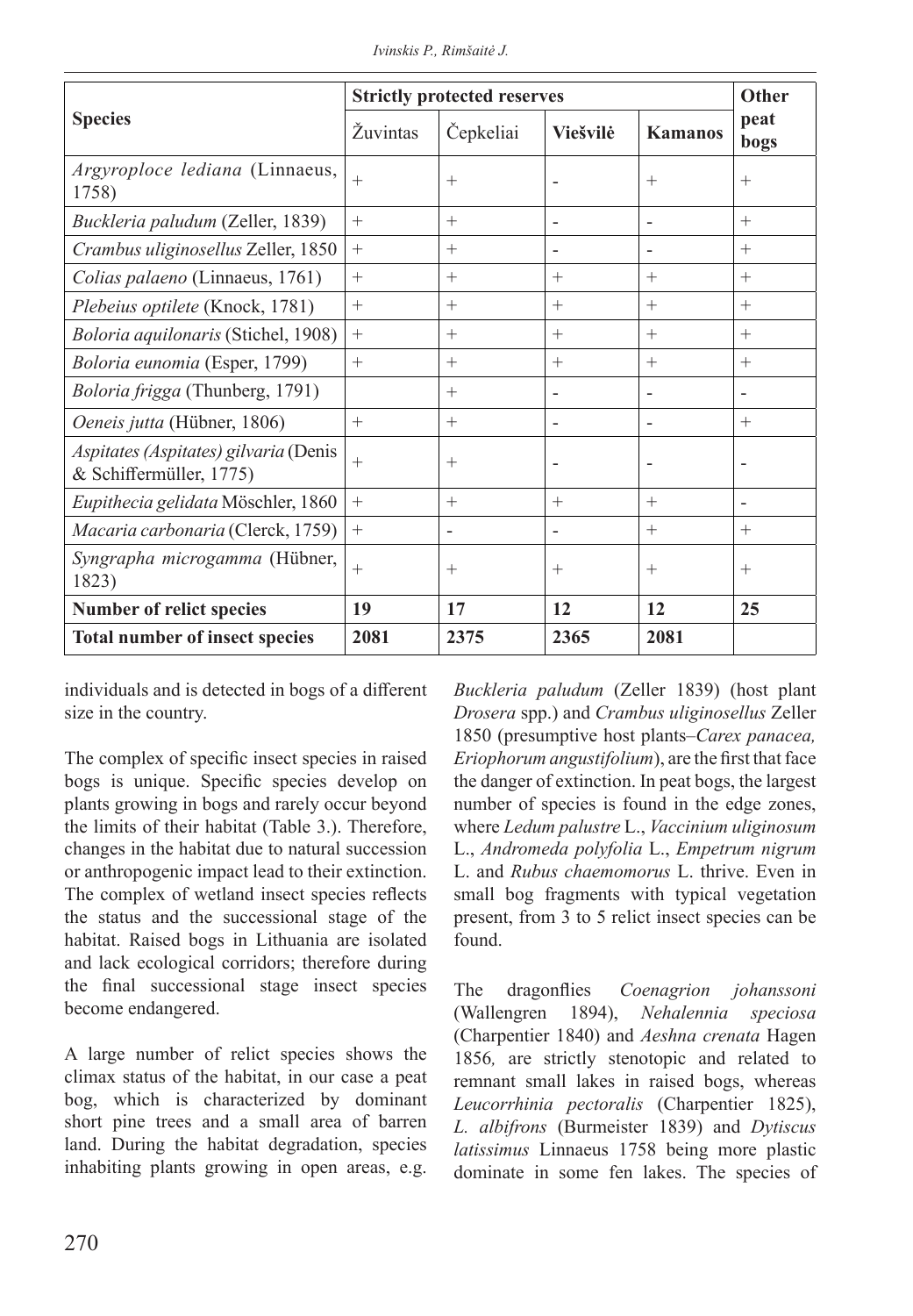the mining moths, *Stigmella lediella* (Schleich 1867), *Lyonetia ledi* Wocke 1859 and *Coleophora ledi* Stainton 1860 are trophically linked with *Ledum palustre* L*.* The species *Lyonetia ledi* Wck. is widely distributed both in large and small bogs where typical damages of its larvae can be observed throughout the year, therefore data on the distribution of this species are abundant. *Plebeius optilete* (Knoch 1781) usually inhabits bog edge zones and rarely flies beyond the limits of the growing area of *Vaccinium uliginosum* L. The species *Colias palaeno* (Linnaeus 1761) stays in the habitat only during the initial stages, later single individuals fly from the habitat up to 0.5 km away.

Butterflies of *Oeneis jutta* (Hübner 1806) are found in bogs of southeastern and northern Lithuania, in the areas with dominant pine trees. The species is abundant only in the bogs of Žalioji Giria (northeastern Lithuania) and Kernavas (southern Lithuania), and only single individuals are observed in other locations. After the fire in its very important habitat Adutiškis in southeastern Lithuania, the species is on the verge of extinction. The species *Colias palaeno*  (Linnaeus 1761)*, Boloria eunomia* (Esper 1799) and *B. aquilonaris* (Stichel 1908) also live in similar habitats and are numerous there. Only one small population was observed for each of the species *Altenia perspersella* (Wocke 1862), *Chionodes viduella* (Fabricius 1794) and *Boloria frigga* (Becklin 1791)*.* Most of these species prefer climax bogs.

Only few indicator species of butterflies detected in fens– *Coenonympha tullia* (Muller 1764*), Euphydryas aurinia* (Rottemburg 1775) where indicate open natural fens or their fragments in wetlands.

#### **Species protection**

The protected areas cover about 62.000 ha or 15% of the total wetland area. Thirty nine telmological reserves (resolution of the Government of the Lithuanian Republic, 29 December 1997) were founded in 1997. Four

of them are a haven for post-glacial relict insect species in Lithuania. Habitat succession in the reserves poses a great problem. Different extreme measures, such as fire, are suggested to control the succession process. We think that this would be harmful to the reserves of Lithuania, because habitats and their invertebrates, as well as wetland complexes, would be exterminated for a long time. The reserves in Lithuania are important for the protection of insect species in wetlands and wet forests. As natural processes in the reserves result in changes in the fauna, its major elements should be restored as soon as possible so that future changes in the entomofauna could be recorded and their mechanisms understood.

A majority of relict insect species are listed in the Red Data Book of Lithuania (2007) and are protected by law.

The Red Data Book of Lithuania contains many insect species that are found in bog habitats: *Coenagrion johanssoni* (Wallengren 1894), *Nehalennia speciosa* (Charpentier 1840), *Aeshna crenata* Hagen 1856 (Odonata), *Agonum ericeti* (Panzer 1809), *Carabus nitens* Linne 1758 (Coleoptera), *Macaria carbonaria* (Clerck 1759), *Boloria frigga* (Becklin 1791), *Oeneis jutta* (Hübner 1806) (Lepidoptera). The most important problems of the protection of relict insect species are fires and habitat succession. The cutting of pine trees and damming of channels in the bog of Kamanos have slowered the process of habitat succession. Two years after these measures were taken, no changes in the insect fauna were observed.

Bog fires are controversially discussed. Some environmentalists consider them as measure to improve the habitat status, though there are examples (the bogs of Praviršulis and Adutiškis) showing that a more intensive overgrowth with birch and other deciduous trees takes place and a number of relict species become extinct after fire. *Oeneis jutta* (Hübner 1806) once an abundant species in Lithuania, after the bog fire in Adutiškis has become a rare species. The dominance of birch trees and *Phragmites*